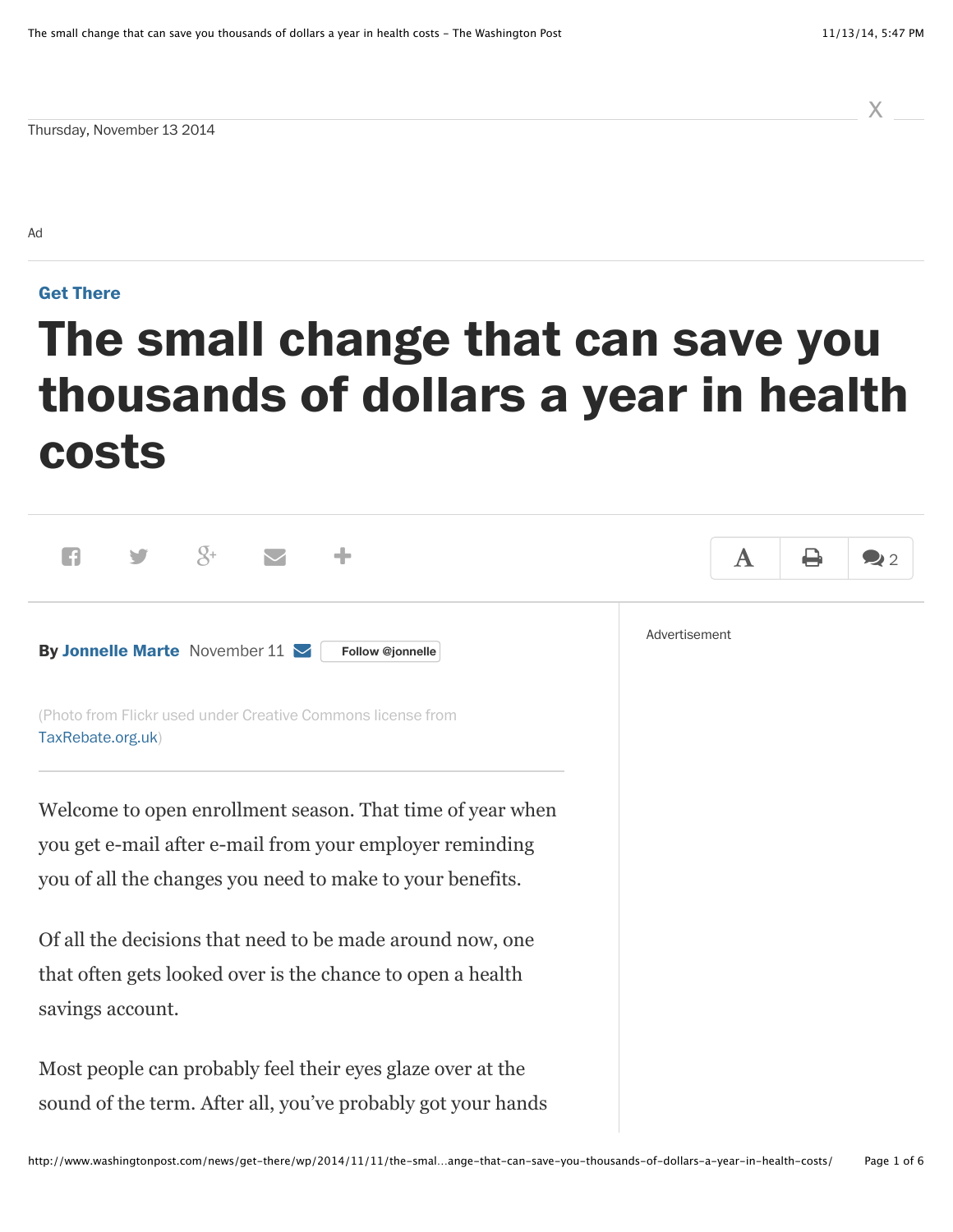full trying to make sure that your plan still covers the medication you need and the doctor you like to visit (that's if you aren't just closing your eyes and hoping nothing has changed).

But for some workers, ignoring the tax-deferred accounts is about equal to turning down a check for several thousand dollars. For a family saving the maximum of \$6,550, it can translate to more than \$2,000 a year in tax savings.

Sure, they're kind of a pain to use. And you can only use them if you have a high deductible health plan. You need to figure out how much money you might spend next year on health care. Keeping track of receipts on small purchases may not seem worth the savings. But the process doesn't have to be all that complicated.

Here's seven things you need to know to make sure you get the biggest, fattest tax deduction off your health spending.

**1. Figure out how much to save.** Health care being what it is, it's not easy to know how much you'll spend each year. Find yourself in a car accident and you may easily wipe out what you put into the account, leaving you with hundreds or thousands of dollars more in medical bills — that you won't get to pay with pre-tax dollars. Save too much, and you might wish you had that cash around to pay for that iPad you've been eyeing. The good news is that any money that isn't spent in one year can be rolled over to pay for next year's medical bills.

# **The Most** [Popular All](http://www.washingtonpost.com/themost?tid=themost_sb_header)

Advertisement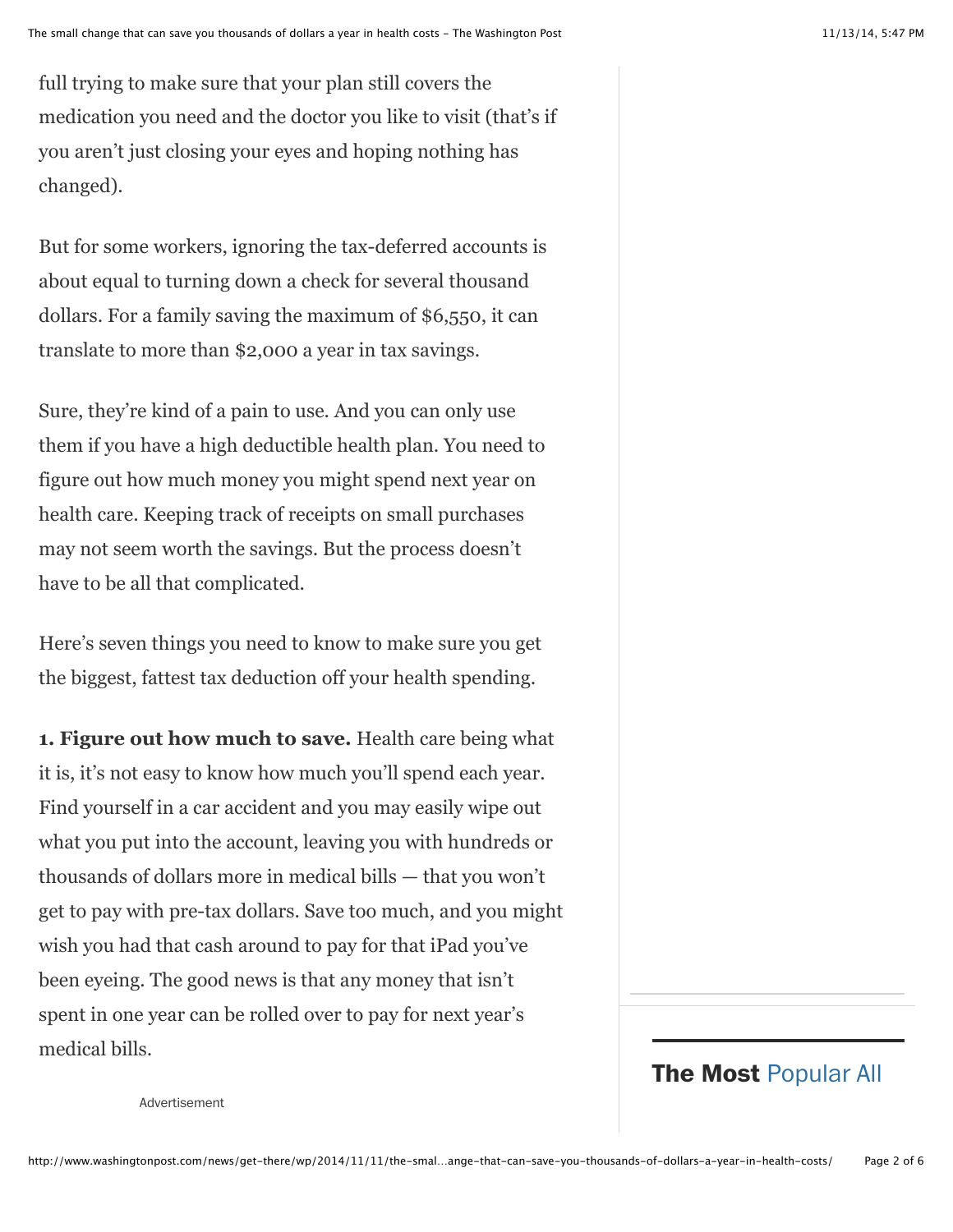# **[Over](http://www.washingtonpost.com/themost?tid=themost_sb_header)**

#### [TIME](http://www.time.com/)

[IKEA Channels Apple in a Hilarious](http://time.com/3265308/ikea-catalog-2015/) Ad for Its New...

[THE DODO](http://www.thedodo.com/)

[FBI Case Results In Harshest Dog](https://www.thedodo.com/historic-dog-fighting-ruling-815434314.html) Fighting Penalty Ever

[PRI](http://www.pri.org/)

[Some American veterans get kicked](http://www.pri.org/stories/2014-11-11/some-american-veterans-get-kicked-out-country-they-served) out of the country...

#### **Our Online Games**

Play right from this page

#### **Spider Solitaire**

Genre(s): Card [Spider Solitaire is known as the king of all](javascript:void(0)) solitaire games!

#### **52 card pickup**

**Genre(s):** Card [Pick up cards as fast as you can!](javascript:void(0))

#### **Tri-Peaks Solitaire**

Genre(s): Card [Reveal cards as you clear your way to the](javascript:void(0)) top!

#### **Carniball**

**Genre(s):** Arcade [This amusment park classic will bring](javascript:void(0)) back some joyous memories

Some people might simplify the math by putting at least enough money into the accounts to cover the maximum outof-pocket health expenses they might face for the year, says John Barkett, director of health policy affairs for Towers Watson, a human resources consulting firm. For a family with a \$6,000 deductible, for instance, setting aside at least that much into the account can help them be sure they'll have the cash on hand to pay for copayments and other bills until their full coverage kicks in – and they'd save the money throughout the year instead of scrambling to cover big bills when they come up.

**2. Know what's covered.** It's easy to shrug off the HSA with the assumption that chances are low that you'll face a major accident in the coming year. And if you're preparing for a costly procedure like a surgery, signing up can be a no brainer. But the tax-free accounts can also be used to pay for minor [medical expenses,](http://www.irs.gov/publications/p502/ar02.html#en_US_2013_publink1000178900) like doctor's visits, eye glasses, bandages, birth control and breast pumps. Over-the-counter drugs can also qualify if people get prescriptions for them. But if you make a mistake, any money used inappropriately would be taxed and may be subject to an additional 20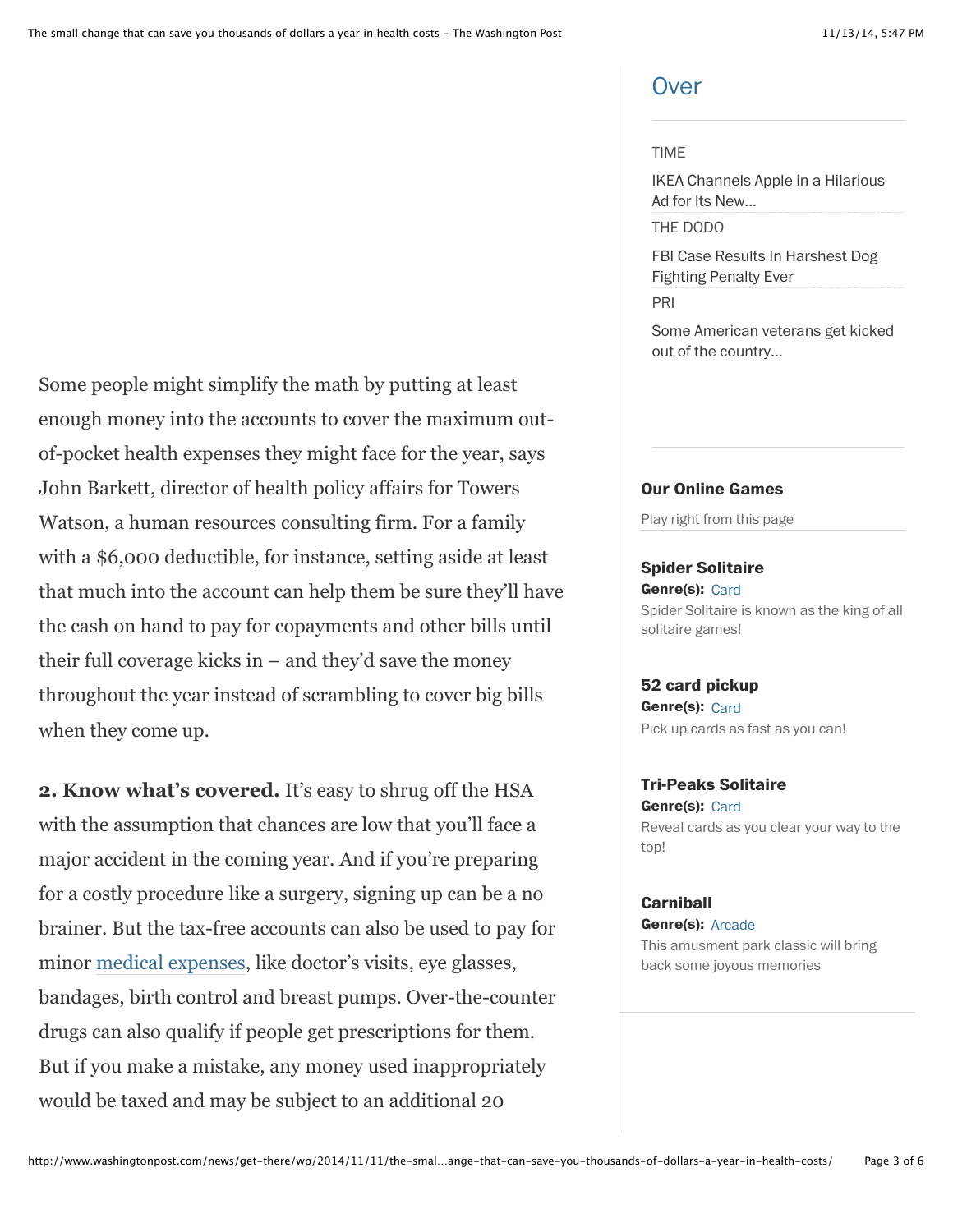percent tax penalty.

**3. Understand how to take the money out.** Keeping track of these small expenses may seem like a pain. Generally, people need to file a claim to be reimbursed for cash spent on a qualifying expense. (Who wants to file a reimbursement claim for \$9 spent on bandages?) But some plans will make it easier to access the cash by providing a debit card that can be used to pay for expenses directly. Still, holding on to receipts may be a good idea on the chance that the IRS audits the account at the end of the year.

**4. Calculate the tax benefits.** Like with any tax break, people in higher tax brackets will save more than people with lower incomes and lower tax rates, says Carolyn McClanahan founder and director of financial planning at Life Planning Partners. But you don't need to be rich to see the savings add up. People struggling to figure out if the savings will be worth it for them can use calculators to help them crunch the numbers. JPMorgan Chase offers a simple [calculator, and Aetna has a more advanced tool, but chances](https://www.jpmorgan.com/treasury/demo/hsa/calculatormobile/chaseHome.html) are your insurance company provides its own calculator. Consider a family contributing the maximum \$6,550 each year. In the 25 percent tax bracket, they would save more than \$1,600 in federal income taxes for the year. In the 35 percent tax bracket, they would save close to \$2,300.

Advertisement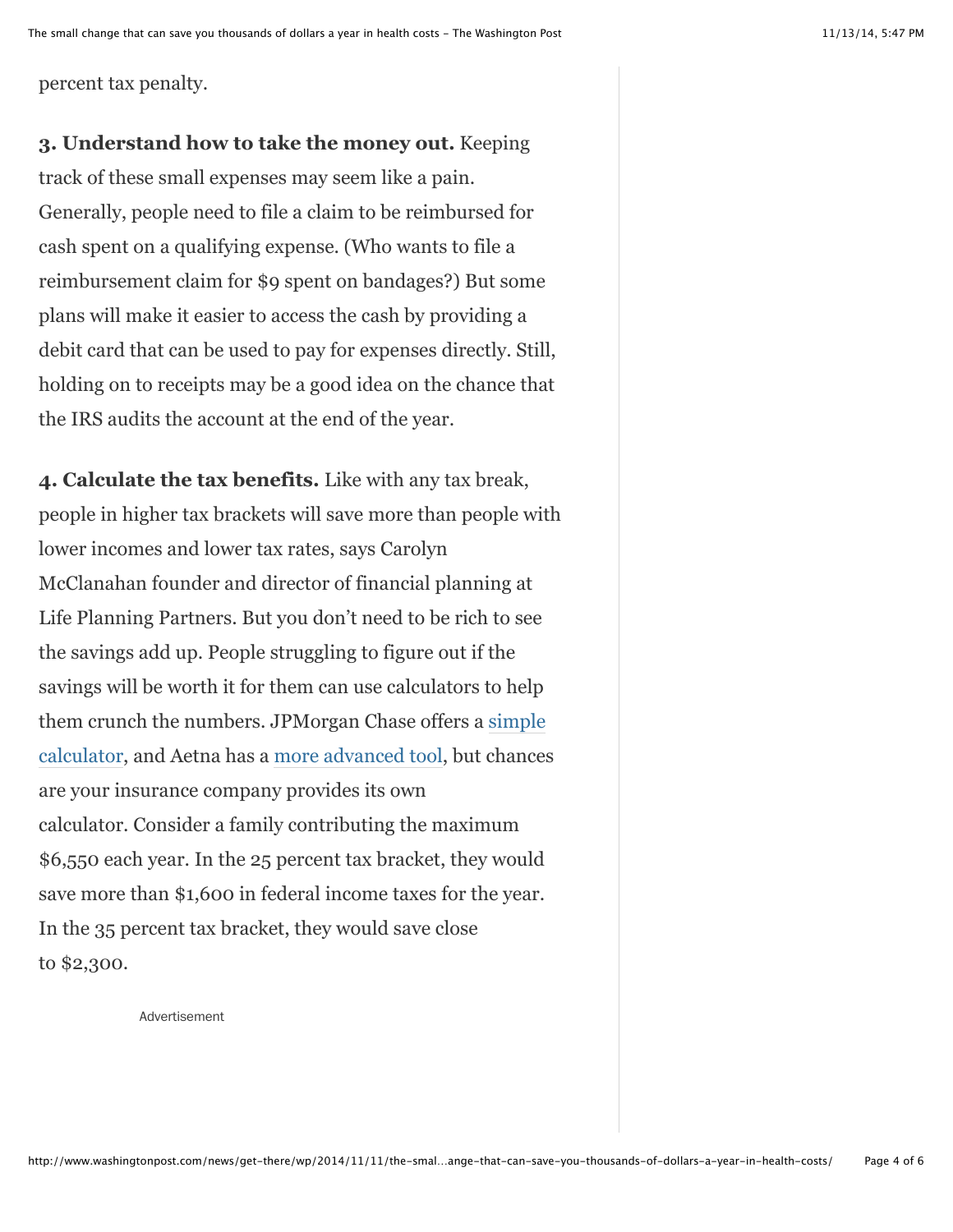# **5. Roll over the extra cash — all the way to**

**retirement.** If you don't use all of the money in your HSA one year, the savings can be rolled over and used in the following years for qualifying health care costs. "You may be healthy this year, but one day you're going to have some costs," Barkett says. "And when that day comes, you're going to want to pay for those costs with dollars you didn't have to pay taxes on." People who don't use all of the savings can eventually use the cash to pad their retirement savings. After age 65, account holders only have to pay income taxes on distributions just as they would with a traditional IRA.

**6. Name a beneficiary.** Like a retirement account, HSA funds can be passed on to a spouse or a family member after the original owner passes away. A spouse can inherit the account and continue to use the funds, tax-free, on qualified medical expenses. For other beneficiaries, the account will stop being an HSA and the person will pay taxes on the account.

**7. Look into other options.** Some people who don't qualify for HSAs may be able to use similar accounts that